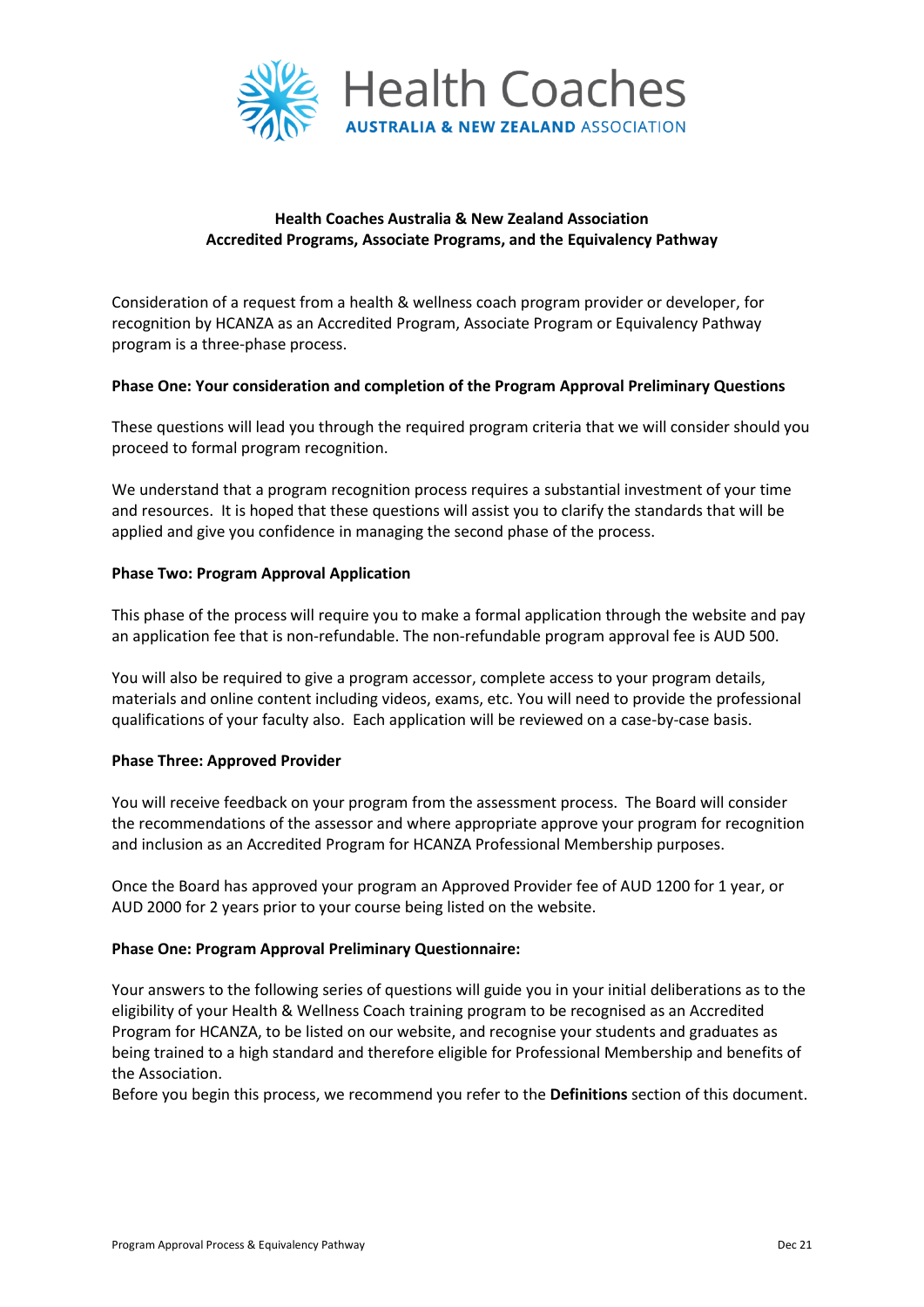

Please consider if your course:

- 1. Contains a minimum of 60 hours of learning in health and wellness coaching. 40 of the hours are live, synchronous learning and gives students the opportunity to experience peer to peer coaching around health and wellness goals with feedback from faculty members in real-time.
- 2. Students undertake a live practical assessment where they demonstrate foundational coaching concepts to a reasonable standard as set out by a defined check list that assessor will use that reflects core coaching competencies. They are assessed as pass/fail (see list of core competencies)
- 3. The facilitators of the 60 hours listed in Q1 above are qualified in health and wellness coaching from a program that also meets the above criteria, with a history of a minimum of two years' experience in coaching clients themselves.
- 4. Program faculty includes: 75% of its members holding a bachelor's or higher degree in an appropriate professional health field.
- 5. Contains a minimum of 40 hours of learning in healthy lifestyle (can be synchronous or asynchronous).

## **Next Steps**

Should you consider your program meets the criteria as outlined in the questions above, you can make a formal request through [admin@hcanza.org](mailto:admin@hcanza.org) to have your full program considered for recognition as outlined in the Phase Two description on the first page of this document.

If however, you are still uncertain as to the general standing of your program please contact us through [admin@hcanza.org](mailto:admin@hcanza.org) and we will set up a zoom conversation to further clarify any of the above requirements.

There is a one-off Program Approval application fee of AUD 500 that is due at the time of your application being submitted. These funds may be used to obtain an independent assessment of your program content and material. This assessment may be delivered by a 3<sup>rd</sup> party to ensure confidentiality and respect for the intellectual property you have invested in your program.

Once your program is approved there is an Approved Provider fee of AUD 1200 (for 1 year) or AUD 2000 (for 2 years) which allows listing on our website with direct links to yours. Should you choose not to be listed on the website, your graduates and students will nevertheless be recognised for Professional Membership of HCANZA.